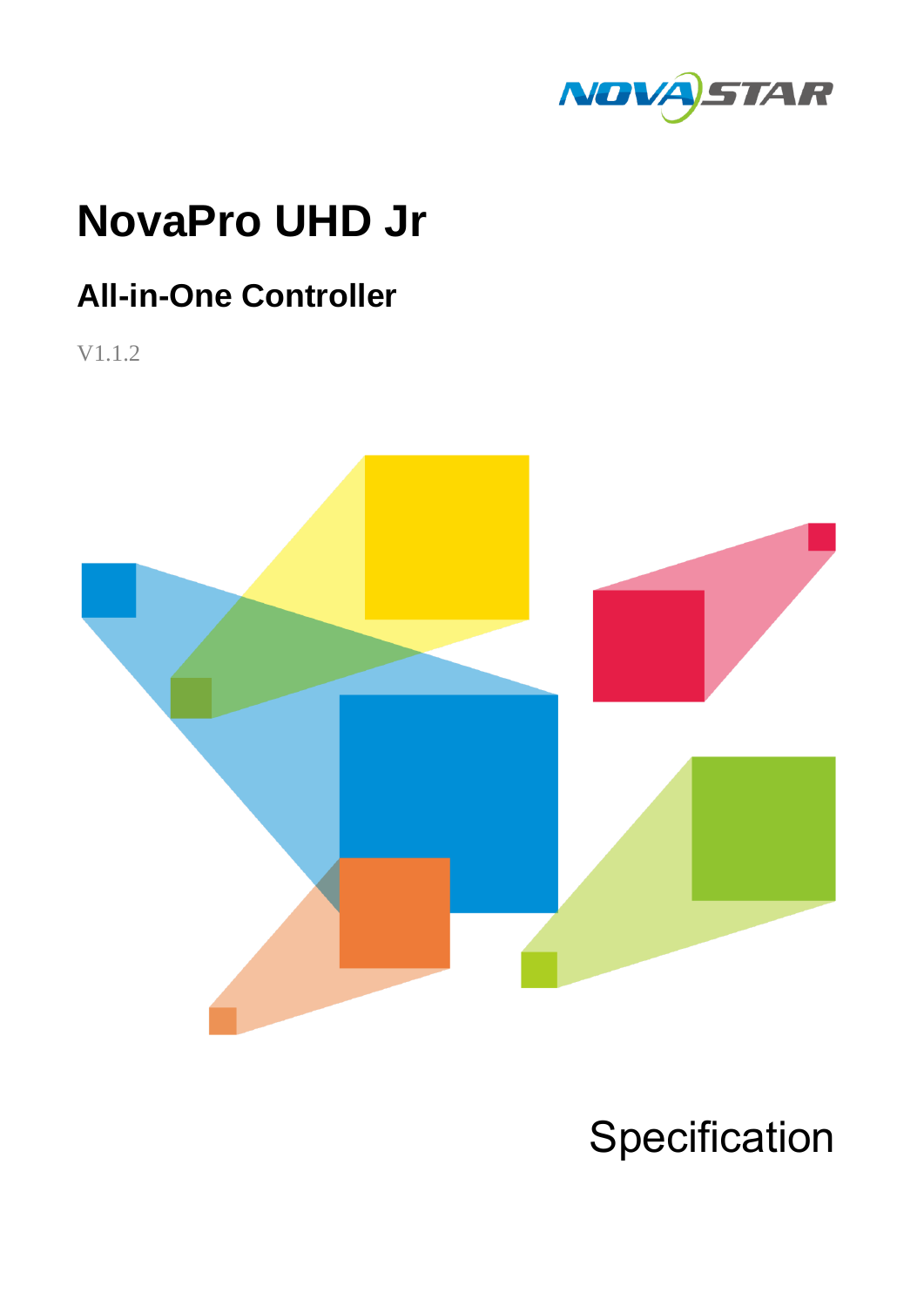| Version | Release Date | <b>Description</b>                                                                                       |  |
|---------|--------------|----------------------------------------------------------------------------------------------------------|--|
| V1.1.2  | 2020-04-09   | Added the descriptions for the HDCP version and deinterlacing signal<br>support of the input connectors. |  |
| V1.1.1  | 2019-10-30   | Increased the version number only.                                                                       |  |
| V1.1.0  | 2019-10-09   | New features:                                                                                            |  |
|         |              | • Added the third layer (PIP2).                                                                          |  |
|         |              | • Added the description for optical fiber port and Ethernet port statuses<br>displayed on home screen.   |  |
|         |              | • Added the description for 3D function.                                                                 |  |
|         |              | Changes:                                                                                                 |  |
|         |              | HDMI supported HDCP 2.2.                                                                                 |  |
|         |              | Deletes:                                                                                                 |  |
|         |              | Deleted the descriptions for Transition Effect and Effect Duration in Display<br>Control.                |  |
| V1.0.1  | 2019-07-10   | Added the description of HDMI LOOP supporting only 1 level of device<br>cascading.                       |  |
| V1.0.0  | 2019-06-06   | First release                                                                                            |  |

## **Change History**

### **Overview**

The NovaPro UHD Jr is NovaStar's new all-in-one controller that features excellent video processing capabilities, sending card functions and LED screen configurations. The NovaPro UHD Jr provides a variety of video input connectors, supporting full HD 4K×2K@60Hz image processing and sending capabilities. Additionally, the NovaPro UHD Jr supports 8K×1K@60Hz ultra-high resolution settings.

With the help of smart control software V-Can from Novastar, the NovaPro UHD Jr can enable richer image mosaic effects and faster and easier operations.

The NovaPro UHD Jr can send the processed video to the LED screen via Neutrik Ethernet ports and optical fiber ports. Thanks to its powerful video processing capabilities and sending functions, the NovaPro UHD Jr is well suited for stage control systems, conference sites, activities, exhibition sites and other high-end rental applications as well as fine-pitch LED displays.

## **Features**

A variety of inputs and outputs

Provides 1  $\times$  DP 1.2, 4  $\times$  DVI, 1  $\times$  HDMI 2.0 with loop output and  $2 \times 12$ G-SDI with loop output.

More output connectors, larger loading capacity

Provides 16 × Neutrik Ethernet output and 4  $\times$  optical fiber output, with loading capacity up to 10,400,000 pixels.

The maximum width is 16K and maximum height is 8K.

3D mode

Turning on 3D mode will halve the device output capacity.

3 layers

Supports one main layer and two PIPs, with layer priority adjustable.

DVI mosaic

An input source can be made up of at most 4 DVI input sources.

HDR output

Greatly enhances display image quality, providing more clear and vivid image.

Decimal frame rates

The supported frame rates are 23.98, 29.97 and 59.94.

Low-latency output

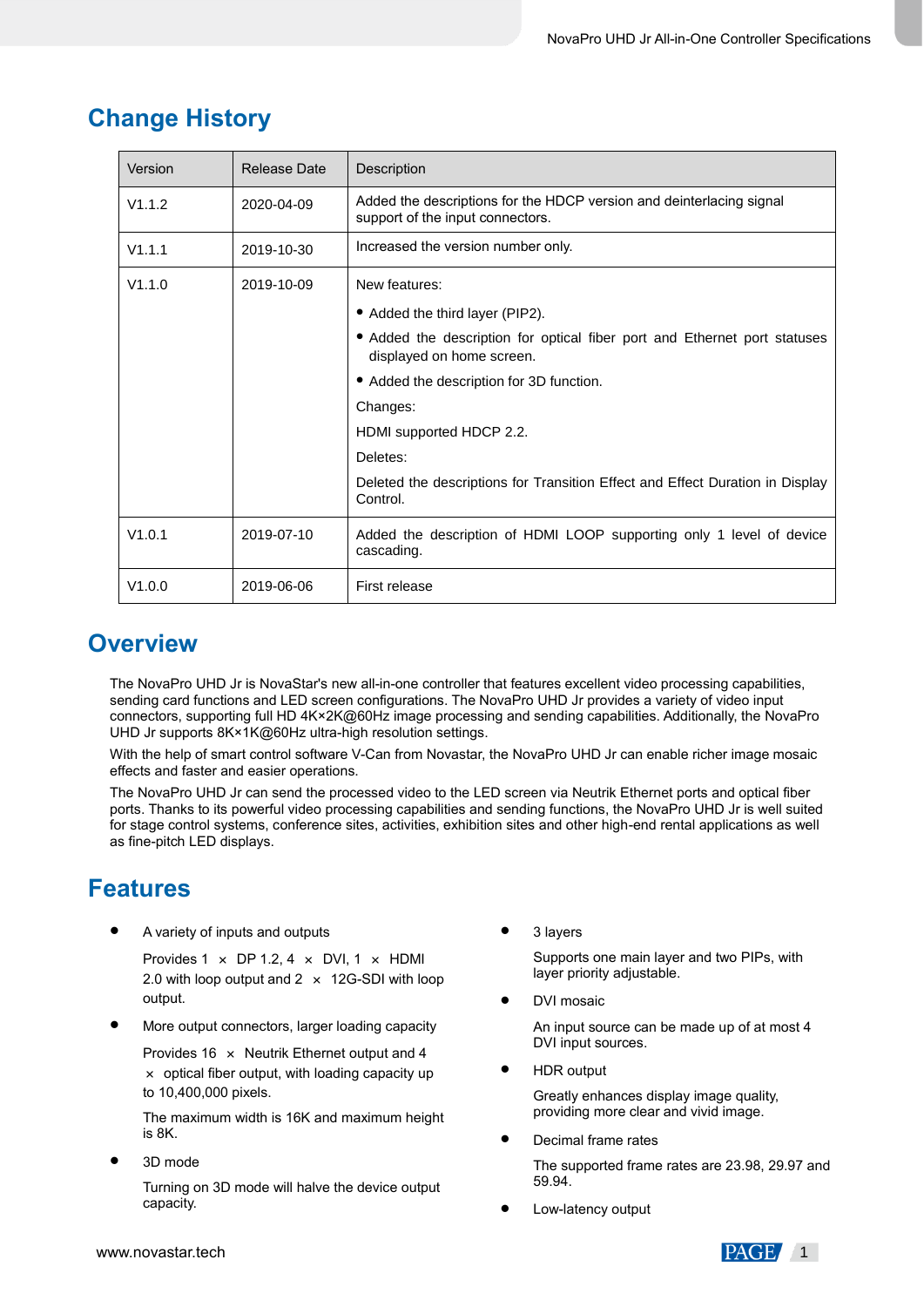Realize 2 frame delay from sending card to receiving card when the device is used together with NovaStar Armor series receiving cards (A8/A8s/A9s/A10s Plus).

Customized BKG settings

Supports pure color and image BKGs.

**•** Personalized image scaling

Supports 3 kinds of image scaling modes: full screen, pixel to pixel, custom.

Capture function

Captures input source image which can be used as a BKG image.

### **Appearance**

### Front Panel

Image mosaic

Up to 4 NovaPro UHD Jr units can be connected to load a super-large screen when used with the video distributor.

- V-Can (smart control software from NovaStar) supported
- 10 presets

At most 10 user presets can be created and saved as templates which can be used directly and conveniently.

EDID management supported

Supports custom EDID and standard EDID.





**ESC** button

| <b>Button</b>        | Description                                                                                                                                                                                                                                                                                                                                                                                                                                                                                                            |  |  |
|----------------------|------------------------------------------------------------------------------------------------------------------------------------------------------------------------------------------------------------------------------------------------------------------------------------------------------------------------------------------------------------------------------------------------------------------------------------------------------------------------------------------------------------------------|--|--|
| Power button         | • Power on: Press the button to power on the device.<br>• Power off: Hold down the button to pop up a dialog box, then rotate the knob to<br>select Yes and press the knob to power off the device.                                                                                                                                                                                                                                                                                                                    |  |  |
| USB-B                | For PC connection for debugging.                                                                                                                                                                                                                                                                                                                                                                                                                                                                                       |  |  |
| Input source buttons | • Input source switching buttons.<br>Press the button to switch the input source for the main layer.<br>• Button indicators are used to indicate the working status of the input source signal.<br>White, always on: Input source is not used, and no input signal is accessed.<br>Blue, fast flashing: Input source is used, but no input signal is accessed.<br>Blue, slow flashing: Input source is not used, but input signal is accessed.<br>Blue, always on: Input source is used, and input signal is accessed. |  |  |
| <b>TFT</b> screen    | Display the current device status and settings menu.                                                                                                                                                                                                                                                                                                                                                                                                                                                                   |  |  |
| Knob                 | • On the home screen, press the knob to enter the operation menu screen.<br>• On the operation menu screen, rotate the knob to select a menu item, and press the<br>knob to confirm the selection or enter the submenu.<br>• When a menu item with parameters is selected, you can rotate the knob to adjust                                                                                                                                                                                                           |  |  |

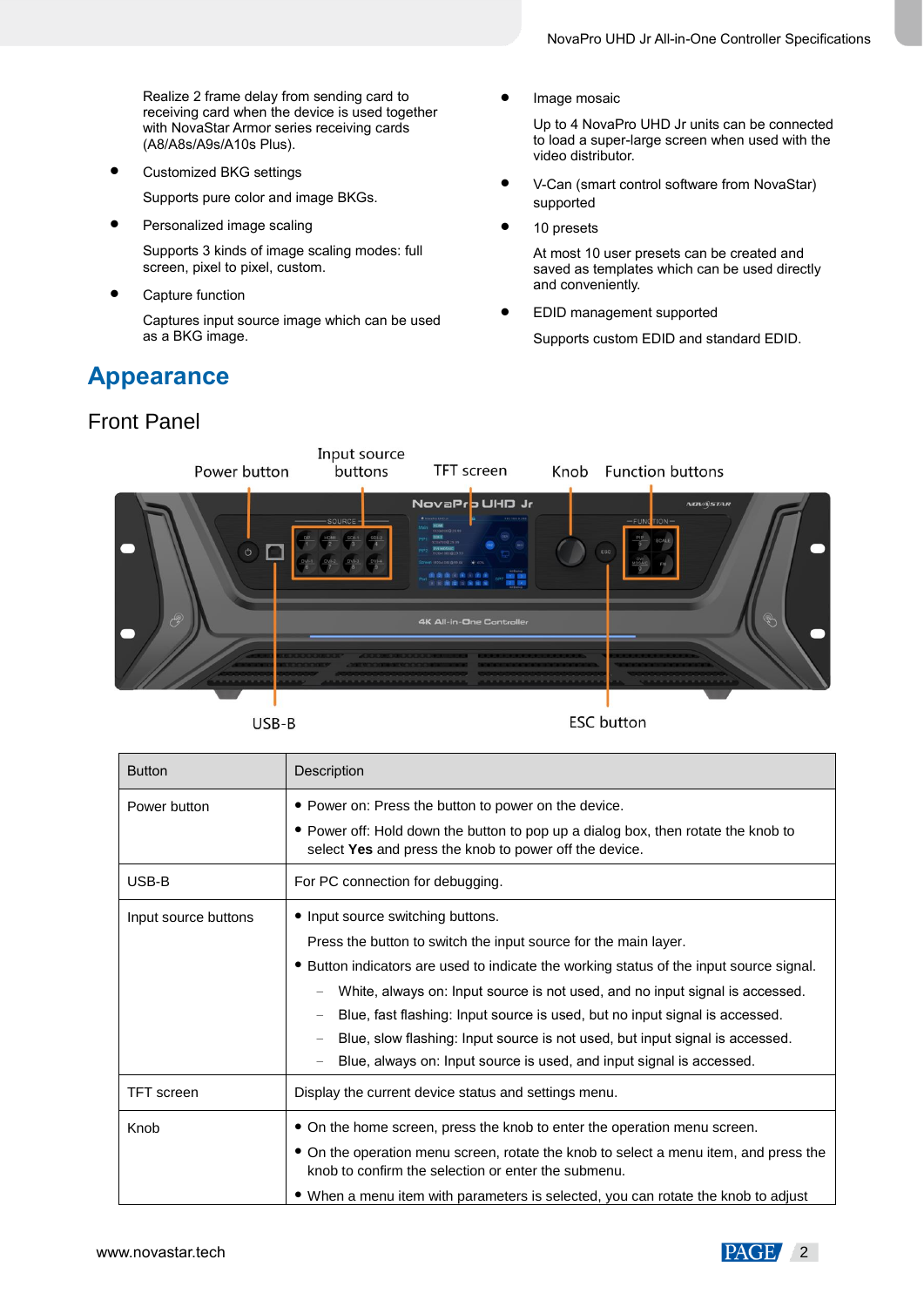|                         | the parameters. Please note that after adjustment, you need to press the knob<br>again to confirm the adjustment.                                                                                                                                         |  |  |
|-------------------------|-----------------------------------------------------------------------------------------------------------------------------------------------------------------------------------------------------------------------------------------------------------|--|--|
| <b>ESC</b> button       | Press the button to exit the current menu or cancel the operation.                                                                                                                                                                                        |  |  |
| <b>Function buttons</b> | • PIP: Enter the layer settings screen.<br>• SCALE: Enable/Disable the scaling function of bottom layer.<br>• DVI MOSAIC: Switch to DVI mosaic input source. Press it to switch the input source                                                          |  |  |
|                         | of main layer.<br>• FN: This is a custom function button. The function can be customized to<br>Synchronization, Preset Settings, Freeze, Black Out, Quick Configuration, Test<br>Pattern, Image Quality and Main Layer. It is Synchronization by default. |  |  |

### Rear Panel



| Input      |          |                                                                                                                                                                                                                                                                                                                                                                                                                                                                                                                                                                                                                                                 |  |
|------------|----------|-------------------------------------------------------------------------------------------------------------------------------------------------------------------------------------------------------------------------------------------------------------------------------------------------------------------------------------------------------------------------------------------------------------------------------------------------------------------------------------------------------------------------------------------------------------------------------------------------------------------------------------------------|--|
| Connector  | Quantity | Description                                                                                                                                                                                                                                                                                                                                                                                                                                                                                                                                                                                                                                     |  |
| <b>DVI</b> | 4        | . Four DVIs are all single-link DVI connectors by default.<br>4 × DVI inputs.<br>$\qquad \qquad -$<br>Each DVI: Input resolution up to 1920×1200@60Hz, downward<br>compatible.<br>4 DVI input sources constitute 1 input source (DVI MOSAIC).<br>Max. width: 2048. Max. height: 2048.<br>• In dual-link mode.<br>DVI 1 and DVI 3 are dual-link DVI connectors while DVI 2 and DVI<br>4 are unavailable.<br>DVI 1/DVI 3: Input resolution up to 3840×1080@60Hz, downward<br>compatible.<br>Max. width: 3840. Max. height: 3840.<br>• For supported standard resolutions.<br>• Supports HDCP 1.4.<br>• DOES NOT support interlaced signal inputs. |  |
| 12G-SDI    | 2        | • Supports ST-2082-1 (12G), ST-2081-1 (6G), ST-424 (3G) and ST-292<br>(HD) standard video inputs.<br>• Input resolution up to 4096×2160@60Hz, downward compatible.<br>• Supports interlaced signal inputs.<br>• Standard resolutions unsupported.<br>• Maximum resolution supported:<br>Max. width: 8192. Max. height: 8192.                                                                                                                                                                                                                                                                                                                    |  |

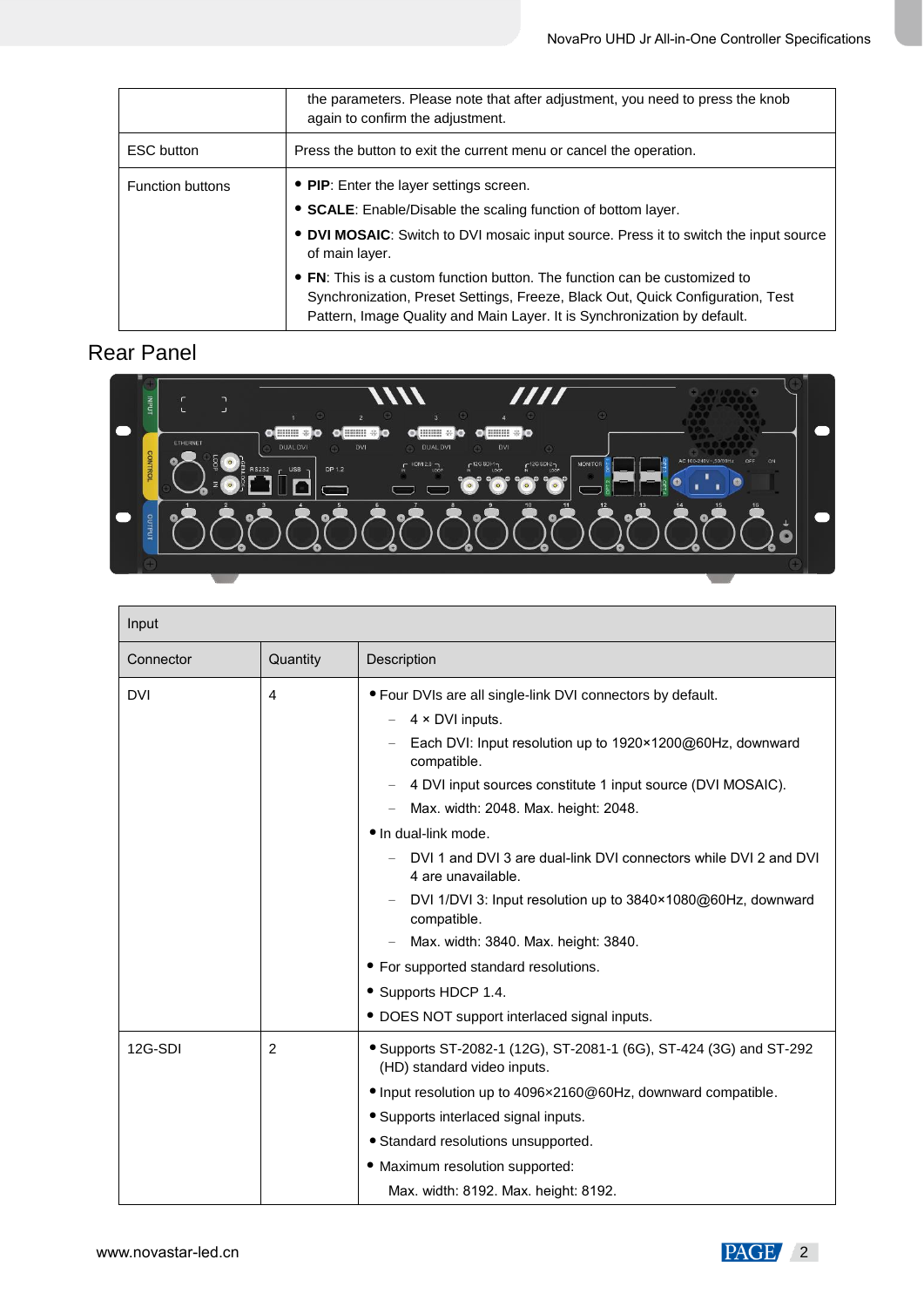| DP 1.2          | 1        | • Input resolution up to 3840x2160 @60Hz, downward compatible.                                                    |  |  |
|-----------------|----------|-------------------------------------------------------------------------------------------------------------------|--|--|
|                 |          | • HDCP 1.3 compliant.                                                                                             |  |  |
|                 |          | • Standard resolutions supported.                                                                                 |  |  |
|                 |          | · Maximum resolution supported:                                                                                   |  |  |
|                 |          | Max. width: 8192. Max. height: 8192.                                                                              |  |  |
|                 |          | • DOES NOT support interlaced signal inputs.                                                                      |  |  |
| <b>HDMI 2.0</b> | 1        | • Input resolution up to 3840x2160 @60Hz, downward compatible.                                                    |  |  |
|                 |          | • Supports HDCP 2.2.                                                                                              |  |  |
|                 |          | • EDID management.                                                                                                |  |  |
|                 |          | • Standard resolutions supported.                                                                                 |  |  |
|                 |          | • Maximum resolution supported:                                                                                   |  |  |
|                 |          | Max. width: 8192. Max. height: 8192                                                                               |  |  |
|                 |          | · DOES NOT support interlaced signal inputs.                                                                      |  |  |
| Output          |          |                                                                                                                   |  |  |
| Connector       | Quantity | Description                                                                                                       |  |  |
| Ethernet port   | 16       | • 16 x Neutrik Gigabit Ethernet output connectors, allowing for a loading<br>capacity of up to 10,400,000 pixels. |  |  |
|                 |          | • Maximum loading capacity:                                                                                       |  |  |
|                 |          | Max. width: 16384, max. height: 8192.                                                                             |  |  |
|                 |          | • Maximum loading capacity of a single Ethernet port:                                                             |  |  |
|                 |          | 8-bit input source: 650,000 pixels.                                                                               |  |  |
|                 |          | 10-bit/12-bit input source: 320,000 pixels.                                                                       |  |  |
| <b>OPT 1-4</b>  | 4        | 10G optical connectors                                                                                            |  |  |
|                 |          | • OPT 1 transmits data of Ethernet ports 1-8.                                                                     |  |  |
|                 |          | • OPT 2 transmits data of Ethernet ports 9-16.                                                                    |  |  |
|                 |          | • OPT 3 serves as the copy/hot backup for OPT 1.                                                                  |  |  |
|                 |          | • OPT 4 serves as the copy/hot backup for OPT 2.                                                                  |  |  |
| HDMI 2.0 LOOP   | 1        | • HDMI loop output connector.                                                                                     |  |  |
|                 |          | Only 1 level of device cascading supported.                                                                       |  |  |
|                 |          | $\bullet$ HDCP 2.2.                                                                                               |  |  |
|                 |          | · EDID management.                                                                                                |  |  |
| 12G-SDI LOOP    | 2        | SDI loop output connectors.                                                                                       |  |  |
| <b>MONITOR</b>  | 1        | • HDMI connector for output monitoring.                                                                           |  |  |
|                 |          | • Resolution up to 1920×1080@60Hz.                                                                                |  |  |
| Control         |          |                                                                                                                   |  |  |
| Connector       | Quantity | Description                                                                                                       |  |  |
| <b>ETHERNET</b> | 1        | Connect to the PC for communication, or connect to the Web for device<br>control.                                 |  |  |
| USB (Type-B)    | 1        | • Connect to the PC for device control.                                                                           |  |  |
|                 |          | • Used as the input connector to connect a NovaPro UHD Jr unit for                                                |  |  |
|                 |          | image mosaic.                                                                                                     |  |  |

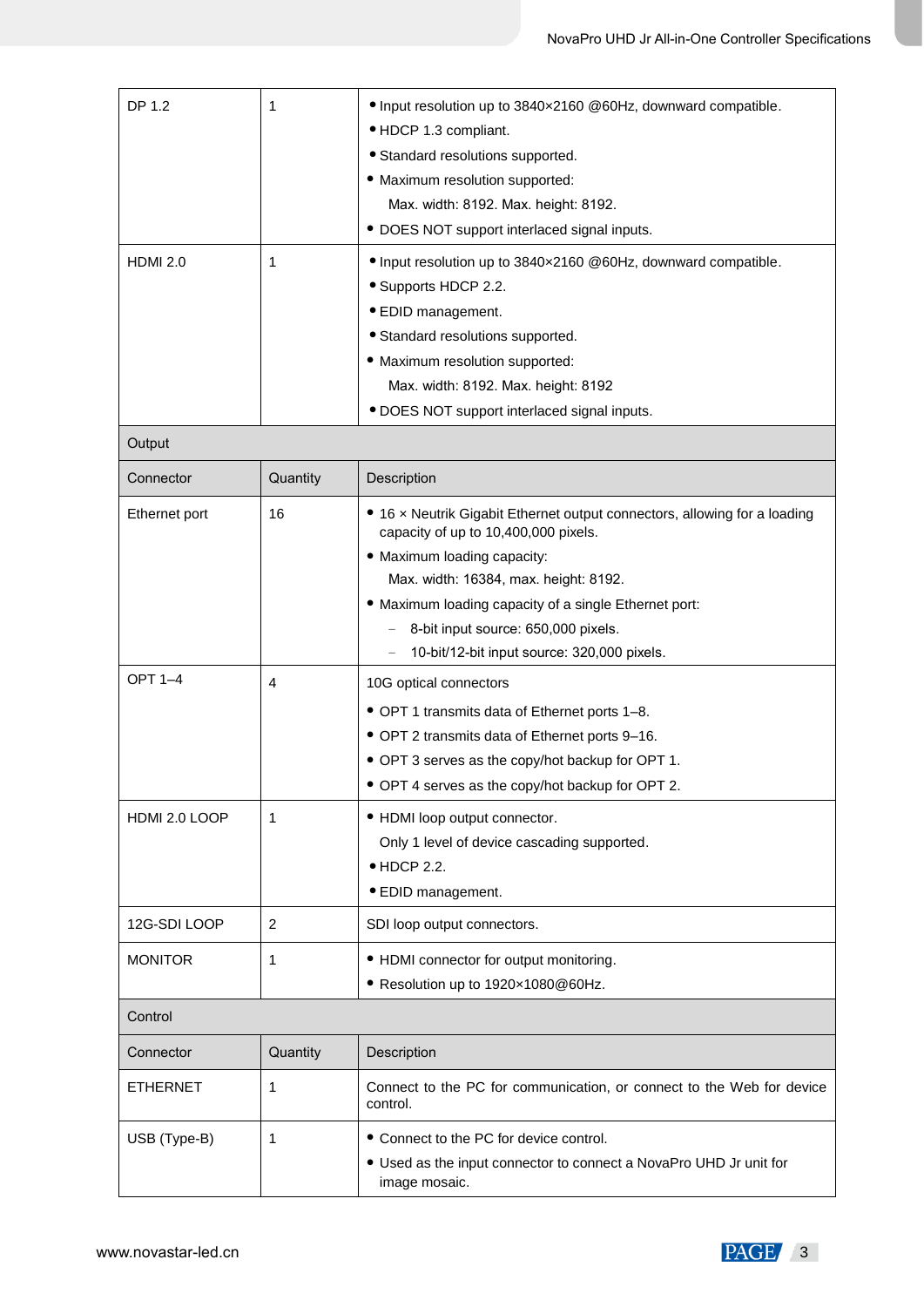| USB (Type-A)                         | Used as the output connector to connect a NovaPro UHD Jr unit for image<br>mosaic.            |  |
|--------------------------------------|-----------------------------------------------------------------------------------------------|--|
| <b>GENLOCK</b><br>IN-<br><b>LOOP</b> | Connect to a synchronization signal to synchronize all the connected<br>NovaPro UHD Jr units. |  |
| <b>RS232</b>                         | Connect to the control device.                                                                |  |

# **Dimensions**



Unit: mm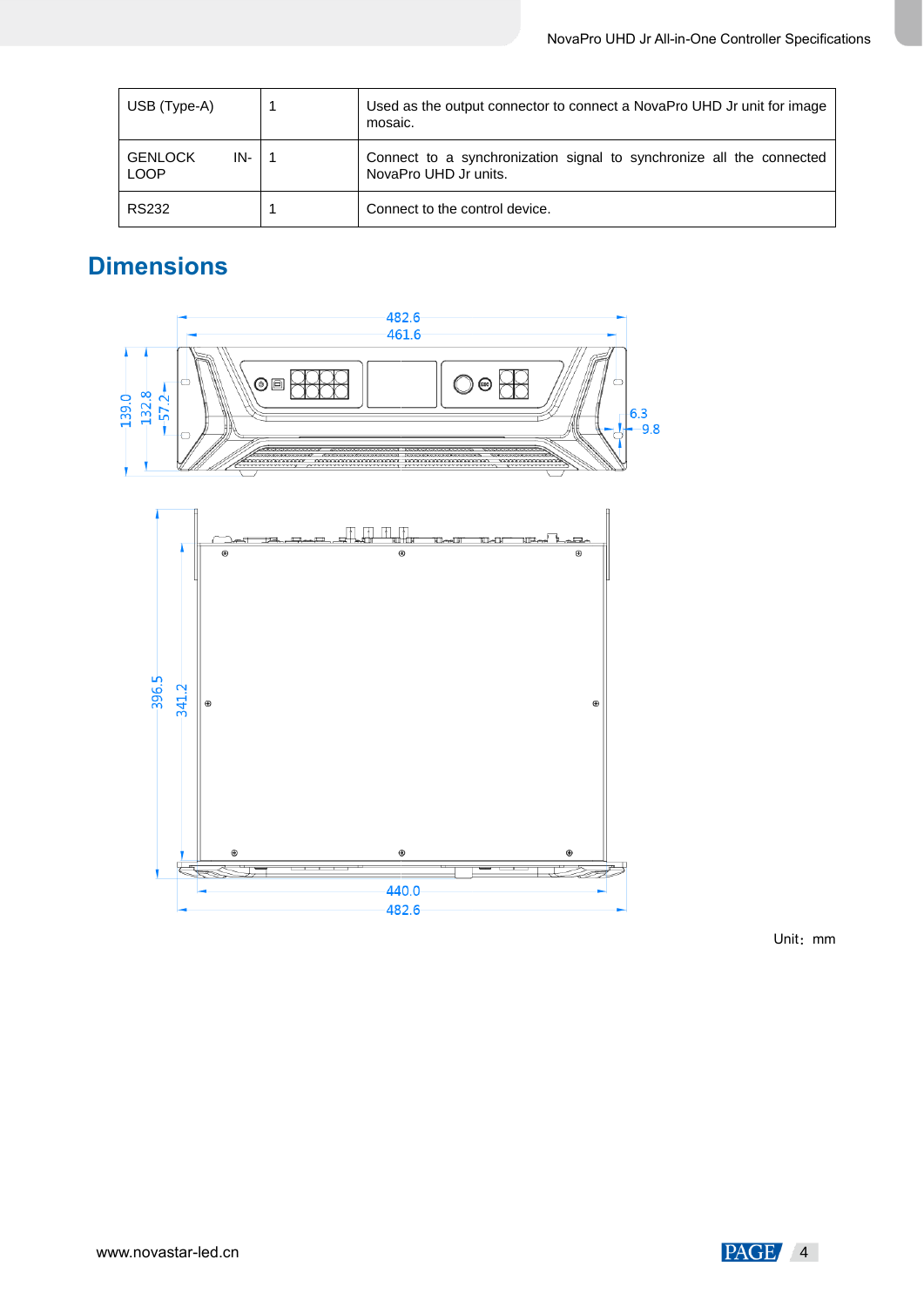# **Applications**



# **Specifications**

| Electrical<br>Specifications | Power connector   | AC100-240V~, 50/60Hz            |  |  |
|------------------------------|-------------------|---------------------------------|--|--|
|                              | Power consumption | 70W                             |  |  |
| Working<br>Environment       | Temperature       | $0^{\circ}$ C-45 $^{\circ}$ C   |  |  |
|                              | Humidity          | 0% RH-80% RH, non-condensing    |  |  |
| Storage<br>Environment       | Temperature       | $-10^{\circ}$ C $-60^{\circ}$ C |  |  |
|                              | Humidity          | 0% RH-95% RH, non-condensing    |  |  |
| Physical<br>Specifications   | <b>Dimensions</b> | 482.6mmx396.5mmx139.0mm         |  |  |
|                              | Net weight        | 6.3 kg                          |  |  |
|                              | Total weight      | 13 kg                           |  |  |
| Packing Information          | Packing box       | 590.0 mm x 270.0 mm x 510.0 mm  |  |  |
|                              | Carrying case     | 585.0 mm × 265.0 mm × 490.0 mm  |  |  |
|                              | Accessory Box     | 402.0 mm × 347.0 mm × 65.0 mm   |  |  |
|                              | Accessories       | 1 x Power cable (EU)            |  |  |
|                              |                   | 1 x Power cable (US)            |  |  |
|                              |                   | 1 x Power cable (UK)            |  |  |
|                              |                   | 1 x Cat5e cable                 |  |  |
|                              |                   | $1 \times$ USB cable            |  |  |
|                              |                   | 1 x DVI cable                   |  |  |
|                              |                   | $1 \times$ HDMI cable           |  |  |
|                              |                   | $1 \times DP$ cable             |  |  |
|                              |                   | 1 x Quick Start Guide           |  |  |
|                              |                   | 1 x Packing List                |  |  |

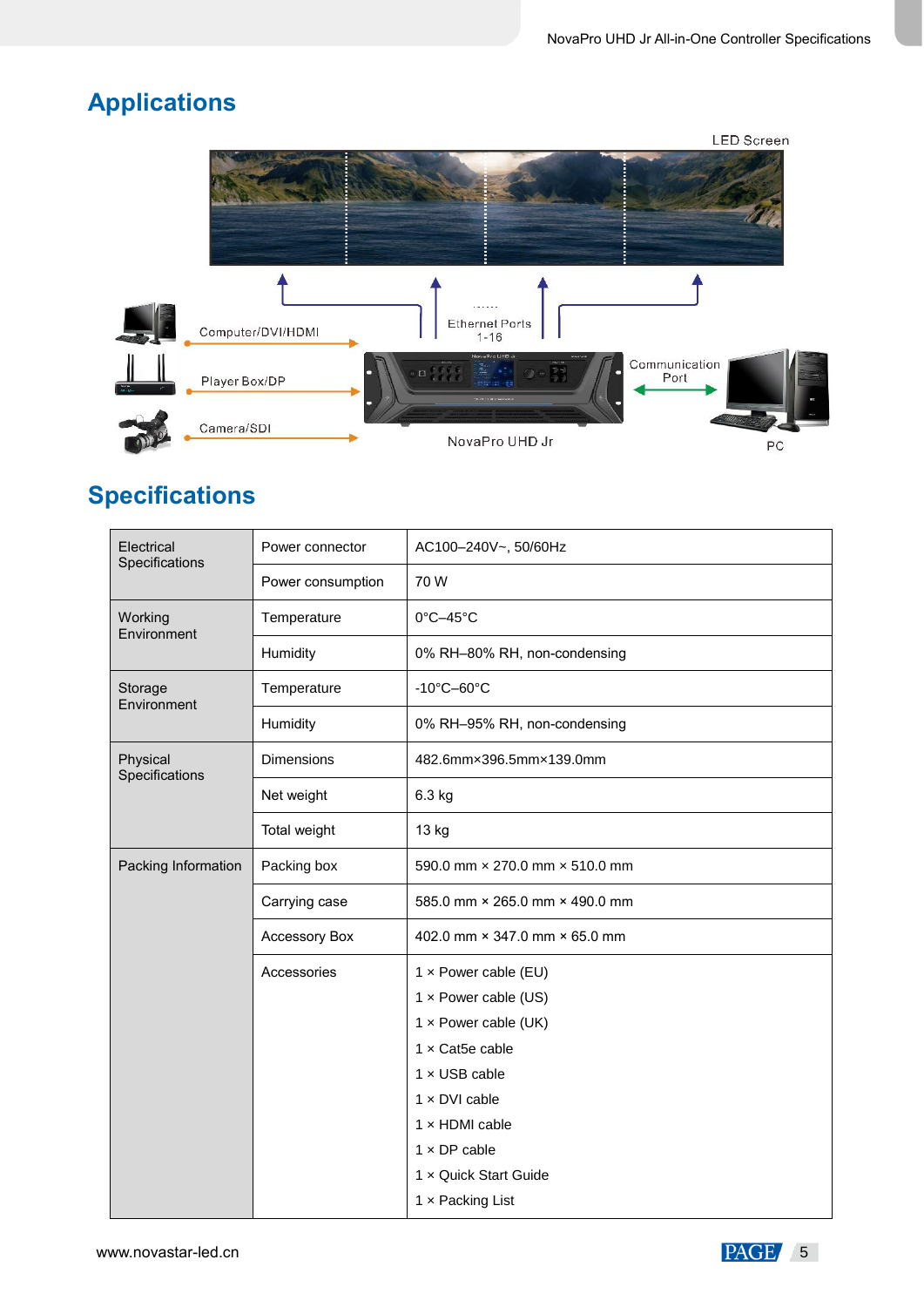|                                    | 1 x Customer Letter            |  |
|------------------------------------|--------------------------------|--|
|                                    | $4 \times$ Silicone dust plugs |  |
| Certifications                     | EMC, RoHS, LVD, FCC and CB     |  |
| Noise Level (typical at 25°C/77°F) | 46dB(A)                        |  |

## **Video Source Features**

| <b>Input Connector</b> | <b>Color Depth</b>                                                                                                                        |            | Max. Input Resolution |
|------------------------|-------------------------------------------------------------------------------------------------------------------------------------------|------------|-----------------------|
| <b>HDMI 2.0</b>        | 8 bit                                                                                                                                     | RGB4:4:4   | 3840×2160@60Hz        |
| DP 1.2                 |                                                                                                                                           | YCbCr4:4:4 | 3840×2160@60Hz        |
|                        |                                                                                                                                           | YCbCr4:2:2 | 3840×2160@60Hz        |
|                        |                                                                                                                                           | YCbCr4:2:0 | Unsupported           |
|                        | 10 bit                                                                                                                                    | RGB4:4:4   | 3840×1080@60Hz        |
|                        |                                                                                                                                           | YCbCr4:4:4 | 3840×1080@60Hz        |
|                        |                                                                                                                                           | YCbCr4:2:2 | 3840×2160@60Hz        |
|                        |                                                                                                                                           | YCbCr4:2:0 | Unsupported           |
|                        | 12 bit                                                                                                                                    | RGB4:4:4   | 3840×1080@60Hz        |
|                        |                                                                                                                                           | YCbCr4:4:4 | 3840×1080@60Hz        |
|                        |                                                                                                                                           | YCbCr4:2:2 | 3840×2160@60Hz        |
|                        |                                                                                                                                           | YCbCr4:2:0 | Unsupported           |
| S-DVI                  | 8 bit                                                                                                                                     | RGB4:4:4   | 1920×1080@60Hz        |
| D-DVI                  | 8 bit                                                                                                                                     | RGB4:4:4   | 3840×1080@60Hz        |
| <b>SDI</b>             | Max. input resolution: 4096×2160@60Hz                                                                                                     |            |                       |
|                        | Input resolution and bit depth settings unsupported<br>Supports ST-2082-1 (12G), ST-2081-1 (6G), ST-424 (3G) and ST-292 (HD) video inputs |            |                       |